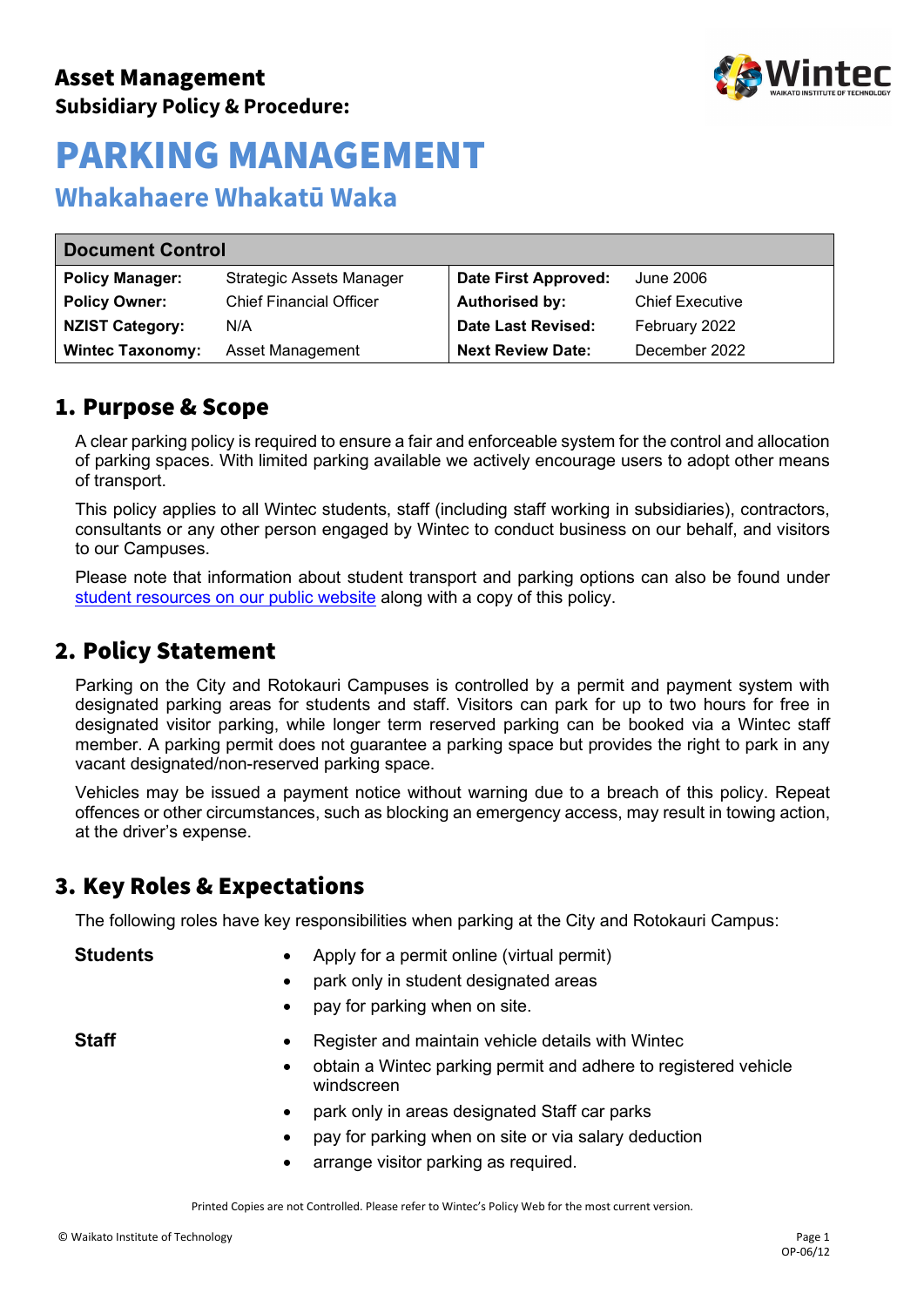

# **Whakahaere Whakatū Waka**

| <b>Service Contractors</b>                                                    | $\bullet$ | Obtain a contractor parking permit.                                                                                                                                                      |
|-------------------------------------------------------------------------------|-----------|------------------------------------------------------------------------------------------------------------------------------------------------------------------------------------------|
| <b>Consultants</b>                                                            | $\bullet$ | Consultants and Individual Contractors on fixed-term agreements<br>will have entitlement specifically stated within their agreement (and<br>approved by Facilities) prior to employment. |
| <b>Facilities</b>                                                             | ٠         | Allocates carparks across all campuses                                                                                                                                                   |
| <b>Management</b><br><b>Department</b>                                        | $\bullet$ | provides information and support to users.                                                                                                                                               |
| <b>Student Accessibility</b><br>Services (SAS) -<br><b>Manaaki Tauira Ake</b> | $\bullet$ | Provides assistance to students with accessibility issues who<br>require mobility parking permits.                                                                                       |
| <b>Strategic Assets</b><br><b>Manager</b>                                     | ٠         | Responsible for the day-to-day management and implementation<br>of this policy.                                                                                                          |
| <b>Chief Financial</b><br><b>Officer</b>                                      | ٠         | Holds overall responsibility for the implementation of this policy.                                                                                                                      |
| <b>Information</b><br><b>Technology Services</b><br>(ITS)                     | $\bullet$ | Ensures and maintains accessibility of data (SharePoint databases<br>and workflows) for users.                                                                                           |

## 4. Measuring Success

The measurements of successful parking management at Wintec are:

- Parking space utilisation shall be monitored monthly and reviewed for possible improvements.
- Staff members and students park in designated areas as appropriate.
- Parking non-compliance procedures are actively and promptly actioned.

# 5. Supporting Information

#### **Current Parking Spaces**

Information on transport and parking options can be found on our public website. This includes maps of both our [City Campus](https://wintecprodpublicwebsite.blob.core.windows.net/sitefinity-storage/docs/default-source/campus/city-campus-parking.pdf?sfvrsn=b96dcd33_28) and [Rotokauri Campus](https://wintecprodpublicwebsite.blob.core.windows.net/sitefinity-storage/docs/default-source/campus/roto-parking-map.pdf?sfvrsn=c493e133_30) parking areas, as well as alternative parking areas around the city. Wintec takes no responsibility for the accuracy of information provided regarding non-Wintec operated parking areas. Parking areas are subject to change.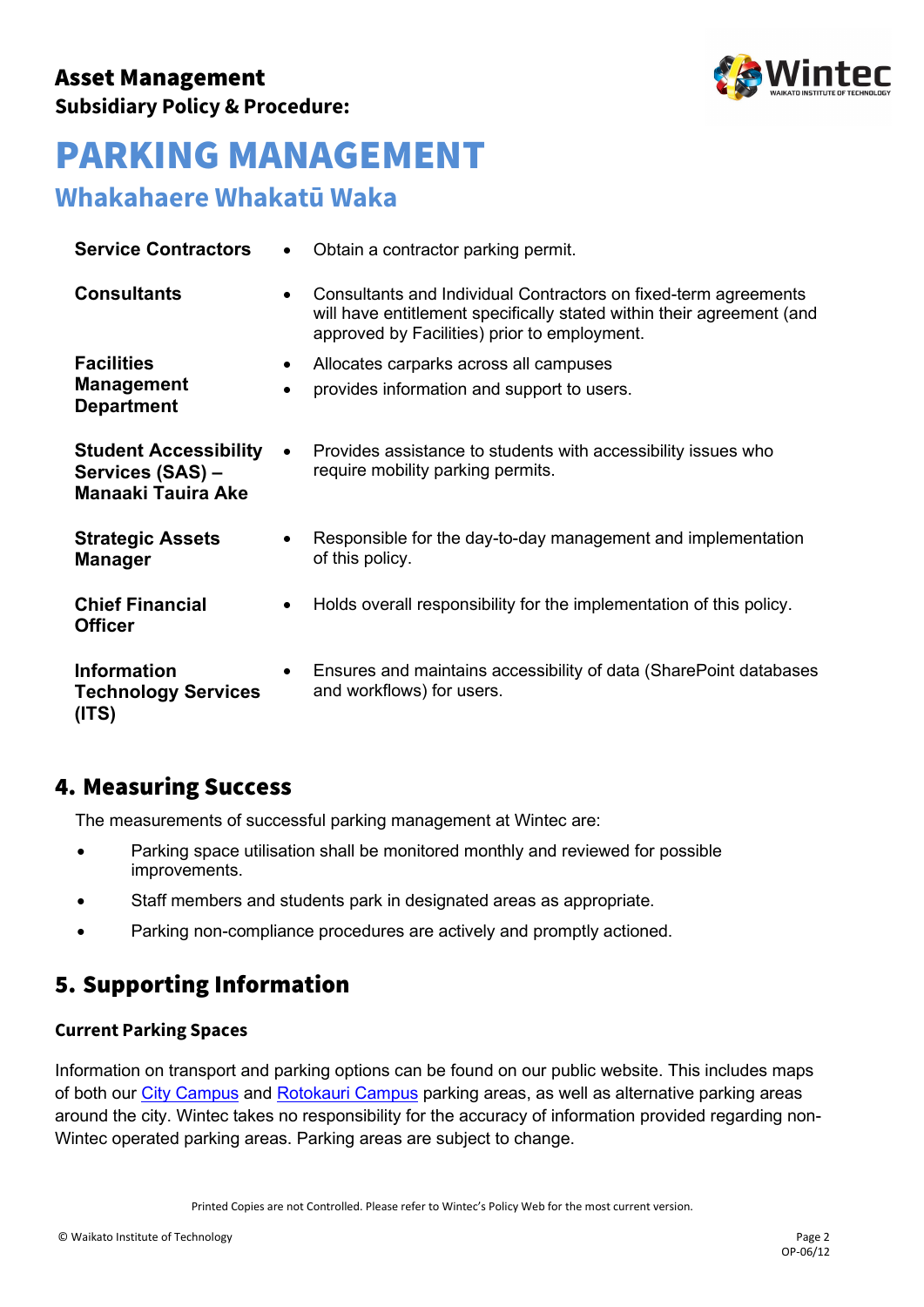

## **Whakahaere Whakatū Waka**

#### **Change in Circumstances**

In the event that staff or students have to use non-parking permitted vehicles in short-term situations (such as when using a courtesy or loan vehicle due to work being undertaken on the primary vehicle), they should contact Security in the first instance, or the Service Desk if the Security Staff are unavailable.

#### **Staff and Student Parking Terms**

- I. We reserve the right to review parking fees at all Campuses, Regional Hubs and Centres at any time.
- II. Having a permit does not guarantee a parking place but provides the right to park in any vacant and appropriately designated parking space.
- III. Permits are not transferrable; they are for use by individual staff & students only and cannot be lent to anyone.
- IV. Permits are valid for no longer than the length of a student's study or staff's employment.
- V. Falsification of permits or payments may result in revocation and disciplinary procedures.
- VI. Drivers are required to observe speed restrictions and give right-of-way to pedestrians.
- VII. Additional permits required for staff with multiple vehicles are available at no charge however only one vehicle is permitted to park at any one time on either campus.
- VIII. Students can only register one vehicle for a virtual permit.
- IX. Parking fees and enforcement times will be displayed in parking areas.
- X. Lost, stolen, or damaged permits may be replaced by applying to the Security team.
- XI. Users park at their own risk. Wintec takes no responsibility for any loss, theft or damage resulting in the use of car parking spaces on any Wintec owned or controlled site. Users are encouraged to take the necessary precautions when leaving their vehicles unattended.
- XII. Parking areas are subject to change.

### 6. Procedures

Failure to comply with the following procedures may result in the issuing of a payment notice without warning, at the drivers' expense. Repeat offences or other similar circumstances may result in the vehicle being towed at the drivers' expense. By applying for a permit, the owner agrees to abide by this policy and accepts that they park at their own risk. A copy of this subsidiary policy and related procedures are available on our public website and for staff via the Policy Web.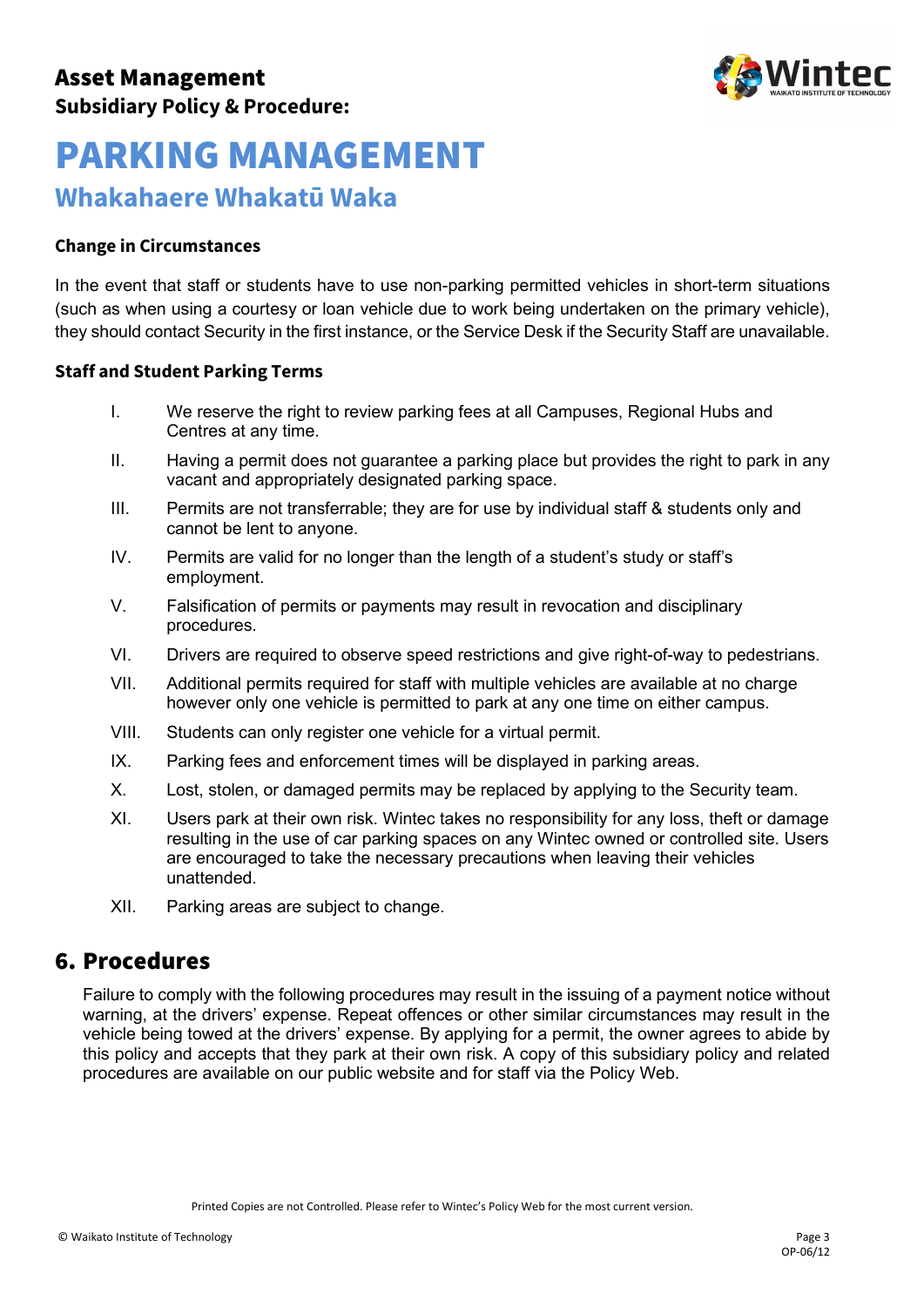

## **Whakahaere Whakatū Waka**

#### **6.1. Permits and fees**

#### **Students**

- I. Obtain a virtual parking permit via Wintec's [public website](https://www.wintec.ac.nz/student-resources/getting-around-campus) and logging in with your student email address.
- II. Park only in areas designated to Students refer to Wintec's public website for locations.
- III. Pay for parking when on site by using the phone application or one of the parking meters across campus.
- IV. If mobility parking is required see [Student Accessibility Services Manaaki Tauira Ake](https://www.wintec.ac.nz/student-resources/support-services/student-disability-services)  who co-ordinate permits and spaces; payment procedures still apply.

#### **Staff Members**

- I. Obtain a parking permit by going to Wintec's [Digital Workplace Parking page](https://wintecac.sharepoint.com/SitePages/Parking.aspx) and registering details via the staff intranet online and collecting from Security.
- II. Adhere parking permit to vehicle windscreen on the lower left-hand (passenger) side above the registration label.
- III. Park only in areas designated Staff refer to Wintec's public website for locations.
- IV. Pay for parking via salary deduction or when on site by using the phone application or one of the parking meters across campus.
- V. If mobility parking is required see [Student Disability Services](https://www.wintec.ac.nz/student-resources/support-services/student-disability-services) who co-ordinate permits and spaces; payment procedures still apply.

#### **Visitors**

- I. Short-term visitors have the option of parking for up to two hours at the City and Rotokauri campuses. These short-term parks are sign-posted, and locations can be found on Wintec's public website.
- II. Long-term visitors (requiring parking for more than two hours) can use the reserved spaces but must have been arranged prior to arrival by a Wintec staff member. We use [Smartrak](https://smartrak.com/) for booking visitor carparks. The process can be found on the Digital Workplace Parking [page.](https://wintecac.sharepoint.com/SitePages/Parking.aspx)

**Note:** New staff must [log a request](https://wintec.zendesk.com/hc/en-us/requests/new?ticket_form_id=360000008496) to be set up as a user in Smartrak.

III. There is no charge or permit needed for any of these visitor parking options. Staff and students are not permitted to use these spaces.

#### **Service Contractors**

I. Contractors that will be working at the City or Rotokauri campuses for extended periods are required to display a contractor parking permit which is available from Security. They can park in any non-reserved space or area designated to Contractors which is outlined in their induction by Facilities Management.

#### **Consultants**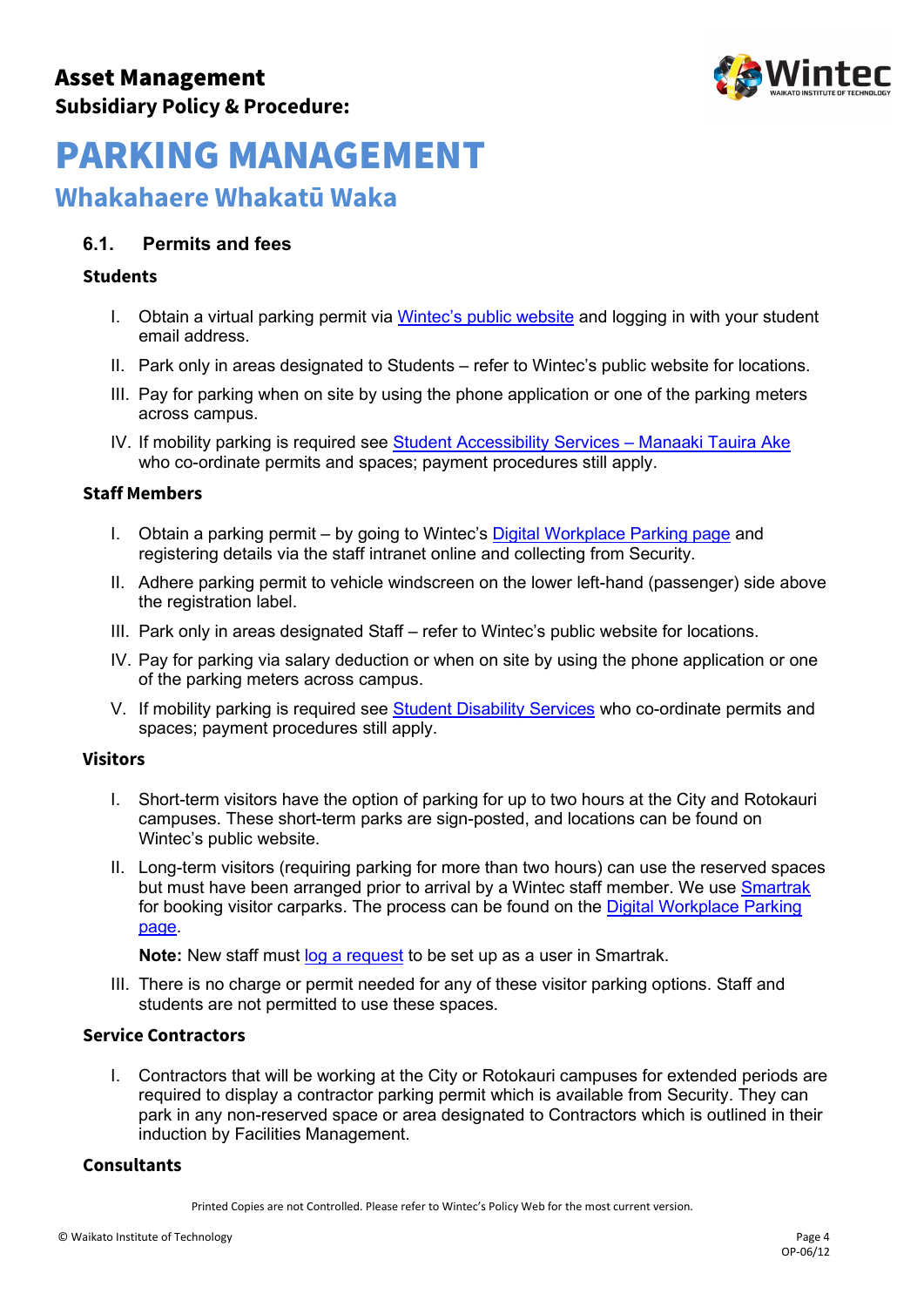

## **Whakahaere Whakatū Waka**

I. Consultants and Individual Contractors will have any parking entitlement expressly written in their contract. Facilities Management may choose to reserve them carparks on their days of work.

#### **6.2. Parking infringements**

- I. Wintec uses a payment notice and tow-away system to ensure parking users are complying with the policy. An external contractor monitors the City and Rotokauri campus parking daily.
- II. Vehicles may be issued with a payment notice or towed without warning in the following circumstances:
	- a) With or without a permit, is parked outside a designated area, blocking an access way, on yellow lines, blocking other vehicles, or in a manner likely to obstruct other traffic or emergency vehicles.
	- b) If parked in designated Wintec parking areas without displaying a valid permit.
	- c) If parked in a reserved park without the correct booking.
	- d) If parked on grassed areas.
	- e) Is directed by Police or Emergency services.
- III. To dispute a payment notice, go to [www.paymentnotices.co.nz](http://www.paymentnotices.co.nz/)
- IV. Any inquiries regarding lost, stolen or towed vehicles should be directed to Wintec Security.
	- **City campus** 0800 852 900 or ext. 9000
	- **Rotokauri campus** 027 477 9985 or ext. 4041

**Note:** The payment of any towage fee is the responsibility of the vehicle owner.

### 7. Processes

There are no associated process maps for this policy. If you have any questions regarding this policy, please contact Security. Staff can also email the service desk for non-urgent issues.

## 8. Related Legislation, Regulations, Policies, Guidelines, and Forms

| <b>Legislation/Regulations</b>                                                                                                                             | <b>Policies</b>                                                                                                    | <b>Guidelines/Forms</b>                                                                                                                                |
|------------------------------------------------------------------------------------------------------------------------------------------------------------|--------------------------------------------------------------------------------------------------------------------|--------------------------------------------------------------------------------------------------------------------------------------------------------|
| Public Records Act 2005<br>Privacy Act 2020<br>Health and Safety at Work 2015<br><b>Traffic Regulations 1976</b>                                           | <b>Asset Management Policy</b><br>Safety and Wellbeing Policy<br>Information & Records<br><b>Management Policy</b> | <b>Personal Vehicle Details</b><br><b>Register (includes Salary</b><br>Deduction Form) for staff<br><b>Student Parking Form</b><br>(must be signed in) |
| Copies of New Zealand Legislation can be found on the New Zealand Legislation Website.<br>Vou can view Winteg's Deligies and Dresselvres on the Deligy Web |                                                                                                                    |                                                                                                                                                        |

u can view Wintec's Policies and Procedures on the <u>Policy Web</u>. This is not an exhaustive list of policies, procedures and legislation.